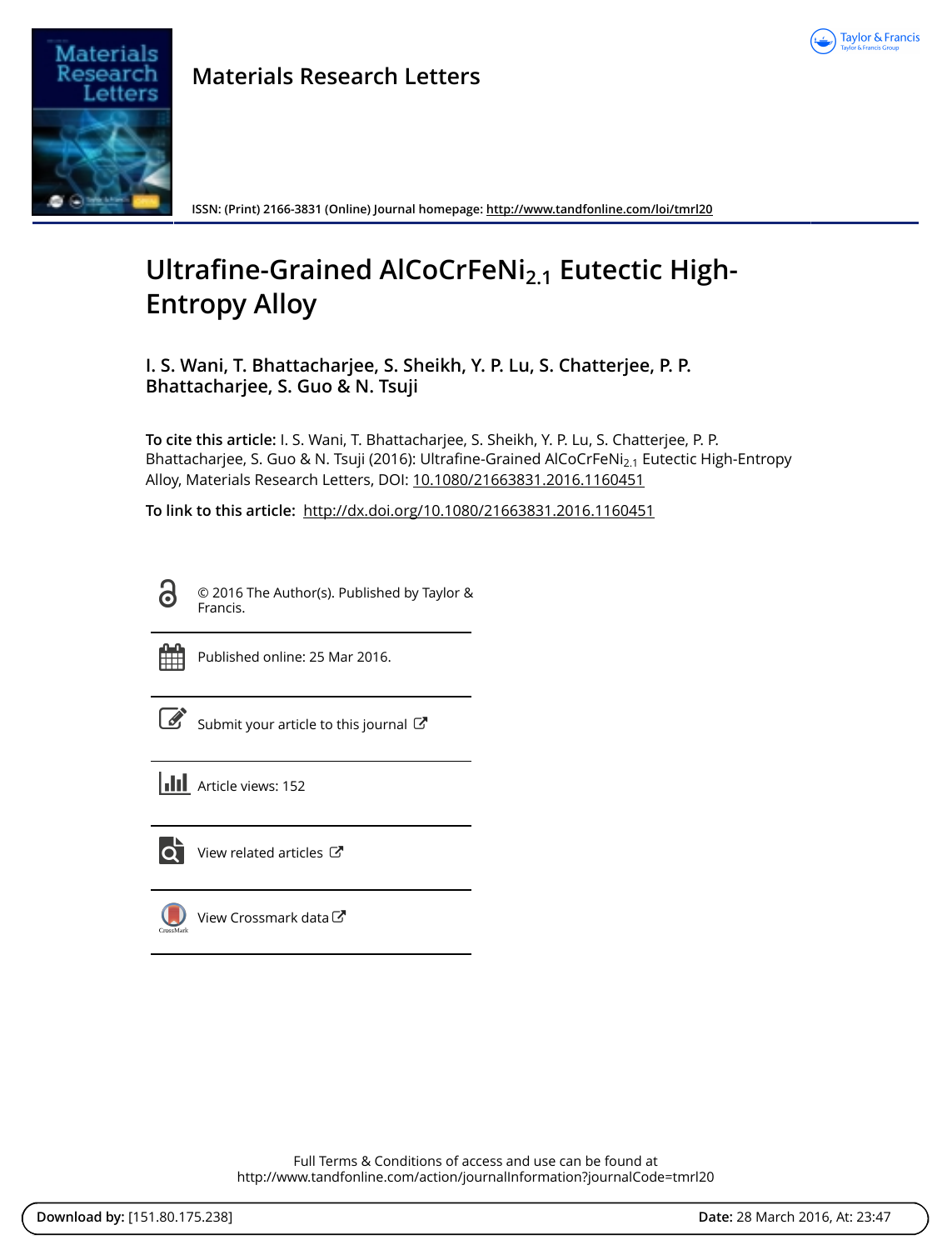



## **Ultrafine-Grained AlCoCrFeNi2.1 Eutectic High-Entropy Alloy**

I. S. Wani<sup>a</sup>, T. Bhattacharjee<sup>b</sup>, S. Sheikh<sup>c</sup>, Y. P. Lu<sup>d</sup>, S. Chatt[e](#page-1-4)rjee<sup>a</sup>, P. P. Bhattacharjee<sup>a∗</sup>, S. Guo<sup>c</sup> and N. Tsuji<sup>b,e</sup>

<span id="page-1-1"></span><span id="page-1-0"></span>*aDepartment of Materials Science and Metallurgical Engineering, IIT Hyderabad, Kandi 502 285, Telangana, India; bDepartment of Materials Science and Engineering, Kyoto University, Yoshida Honmachi, Sakyo-ku, Kyoto, 606-8501 Japan; <sup>c</sup> Department of Materials and Manufacturing Technology, Chalmers University of Technology, SE-41296 Gothenburg, Sweden; dKey Laboratory of Solidification Control and Digital Preparation Technology (Liaoning Province), School of Materials Science and Engineering, Dalian University of Technology, Dalian 116024, People's Republic of China; <sup>e</sup> Elements Strategy Initiative for Structural Materials (ESISM), Kyoto University, Japan*

<span id="page-1-4"></span><span id="page-1-3"></span><span id="page-1-2"></span>(*Received 5 February 2016; final form 27 February 2016*)

The development of microstructure and mechanical properties was investigated in a heavily cold-rolled and annealed AlCoCrFeNi<sub>2.1</sub> high-entropy alloy. The as-cast alloy having a eutectic morphology consisting of alternate bands of ordered  $L_{12}$ and B2 phases was 90% cold-rolled. The deformed microstructure showed profuse shear banding and disordering of the L12, but no transformation of the B2 phase. A duplex microstructure consisting of ultrafine equiaxed grains ( ∼ 0.60 μm) of disordered face centered cubic and B2 was observed after annealing at 800°C. The annealed material showed remarkable strength–ductility combination having ultimate tensile strength ∼ 1.2 GPa and elongation to failure ∼ 12%.



**Keywords:** High-Entropy Alloys, Ordered Phases, Cold-Rolling, Annealing, Properties

**Impact Statement:** AlCoCrFeNi<sub>2.1</sub> eutectic HEA with ordered L1<sub>2</sub> and B2 phases can be thermo-mechanically processed to achieve ultrafine structure and remarkable strength-ductility properties.

High-entropy alloys (HEAs) are multicomponent alloys originally based on the novel alloy design approach of mixing five or more elements in equiatomic or nearequiatomic proportions.[\[1\]](#page-5-0) Despite the presence of several constituents, the HEAs can show the presence of single phases with simple structure such as FCC or BCC, or  $FCC + BCC$ .[\[1](#page-5-0)] This has been attributed to the high entropy of mixing of a large number of components in equiatomic or near-equiatomic proportions, which effectively reduces the free energy.[\[1](#page-5-0)[,2](#page-5-1)] However, recent investigations have shown that high entropy of mixing alone is not sufficient to explain the phase

formation in HEAs. For example, equiatomic HEAs with the same number of constituents may consist of multiple phases depending on the constituent elements,[\[3\]](#page-5-2) while non-equiatomic alloys can exist as single-phase solid solution having simple structures,[\[4](#page-5-3)] Therefore, the phase formation in HEAs is guided not only by the number of components (i.e. configurational entropy), but also by the type of the constituent elements. The definition and rules governing the phase formation in HEAs are matter of great interest and debate at present.[\[5](#page-5-4)[,6\]](#page-5-5)

Nevertheless, the HEAs have generated considerable research attention due to their several attractive

<sup>\*</sup>Corresponding author. Email: [pinakib@iith.ac.in](mailto:pinakib@iith.ac.in)

<sup>© 2016</sup> The Author(s). Published by Taylor & Francis.

This is an Open Access article distributed under the terms of the Creative Commons Attribution License [\(http://creativecommons.org/Licenses/by/](http://creativecommons.org/Licenses/by/4.0/) [4.0/\)](http://creativecommons.org/Licenses/by/4.0/), which permits unrestricted use, distribution, and reproduction in any medium, provided the original work is properly cited.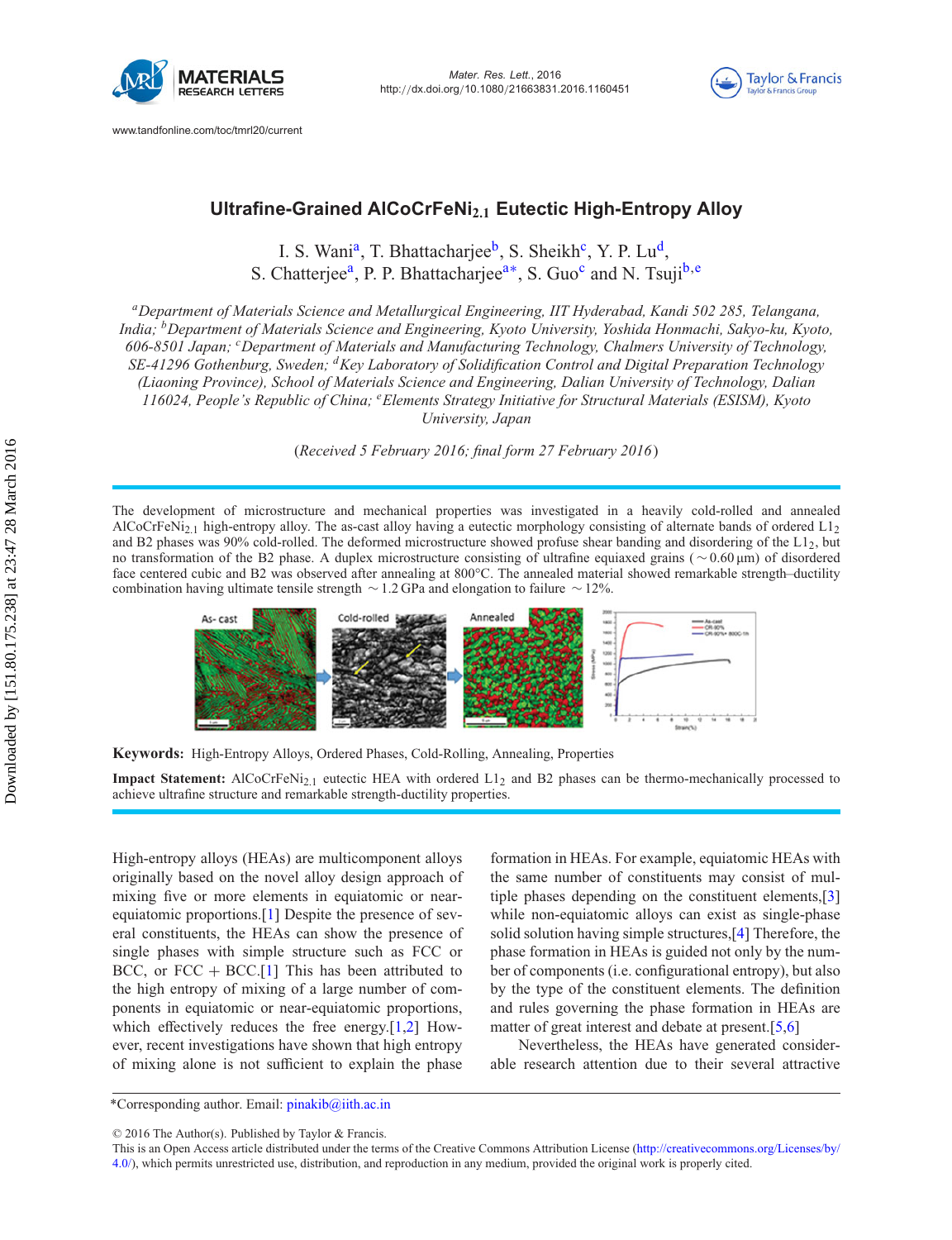and intriguing mechanical properties.[\[4](#page-5-3)[,5](#page-5-4)[,7](#page-5-6)[–15\]](#page-6-0) In order to further optimize the strength–ductility combination, multiphase HEAs consisting of ductile and hard phases have been suggested.<sup>[\[16](#page-6-1)]</sup> The development of nonequiatomic lamellar eutectic HEAs is a noteworthy approach in this direction. $[16,17]$  $[16,17]$  It is envisaged that thermo-mechanical processing can further enhance the properties of these alloys,[\[18\]](#page-6-3) but needs to be clarified in depth.

In the present work, the effect of heavy coldrolling and annealing on microstructure and properties of EHEA is investigated for the first time. The target alloy with a nominal composition of  $AICoCrFeNi<sub>2.1</sub>$ (elements in atomic ratios) was prepared by arc-melting a mixture of the constituent elements (purity better than 99.9%) in a Ti-gettered high-purity argon atmosphere. The melting was repeated at least five times to achieve a good chemical homogeneity of the alloy. The molten alloy was suction-cast into a 15 mm (width)  $\times$  90 mm  $(\text{length}) \times 3 \text{ mm}$  (thickness) copper mold. Small pieces (dimensions: 20 mm (length)  $\times$  15 mm (width)) were extracted from the as-cast material and subjected to

multi-pass cold-rolling to  $\sim$ 90% reduction in thickness (final thickness ∼300 μm) using a laboratory scale two-high rolling machine (Fenn, USA) having 140 mm diameter rolls. Samples for microstructural and tensile studies were obtained from the cold-rolled sheets and subsequently annealed at 800°C for 1 hour to obtain a fully recrystallized microstructure. The microstructural characterization of the samples at different length scales was carried out using electron backscatter diffraction (EBSD) system (Oxford Instruments, UK) mounted on a scanning electron microscope (Carl-Zeiss, Germany; Model: SUPRA 40) and transmission electron microscope (TEM) (JEOL 2010) operated at 200 KV. The samples for EBSD and TEM were prepared using standard electropolishing techniques (electrolyte: 90% ethanol  $+10\%$  perchloric acid). Tensile tests were carried out at ambient temperature using a floor-mounted testing machine (Shimadzu, Japan) using an initial strain rate of 8.3  $\times$  10<sup>-4</sup> s<sup>-1</sup>.

The typical lamellar morphology of the as-cast alloy is seen in the large area EBSD phase map (Figure  $1(a)$  $1(a)$ ) and in greater detail in the bright field TEM micrograph



<span id="page-2-0"></span>Figure 1. (Colour online) (a) EBSD phase map and (b) TEM micrograph of the as-cast alloy of AlCoCrFeNi<sub>2.1</sub> showing the lamellar structure; (c) and (d) are the SADPs obtained from the L12 phase the region marked by a green circle in (b) and B2 phase the region marked by a red circle in (b), respectively (Z.A. is abbreviated for zone axis).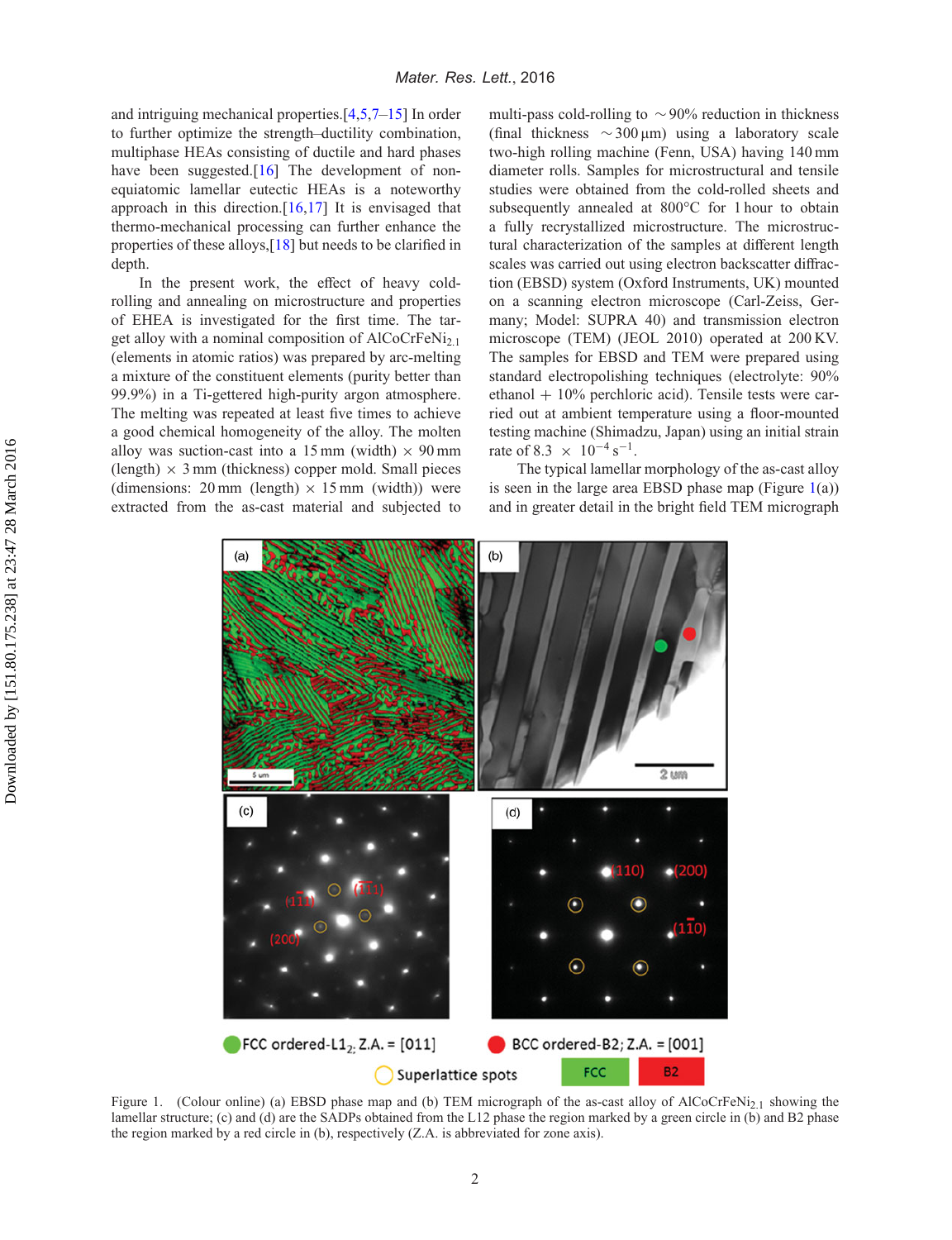(Figure [1\(](#page-2-0)b)). The presence of weak superlattice spots (circled) in the TEM-SADPs (selected area diffraction patterns) (Figure  $1(c)$  $1(c)$ –(d)), obtained from the two phases (marked by green and red circles in Figure [1\(](#page-2-0)b)), reveal ordered FCC  $(L1<sub>2</sub>)$  (Figure [1\(](#page-2-0)c)) and ordered BCC (B2) (Figure [1\(](#page-2-0)d)) phases. The average thickness of the  $L1_2$ and B2 lamellae (highlighted in green and red, respec-tively, in the phase map in Figure [1\(](#page-2-0)a)) are  $\sim$  0.57 and  $0.20 \,\mu$ m, respectively, which agree quite well with those measured from TEM micrographs (Figure [1\(](#page-2-0)b)). The volume fractions of the two phases are  $\sim$  65% and 35%, respectively.

Figure [2\(](#page-3-0)a) shows a typical EBSD band contrast map of the cold-rolled material. Presence of numerous shear bands can be easily identified (marked by arrows in Figure  $2(a)$  $2(a)$ ), which leads to extensive fragmentation of the microstructure. Figure [2\(](#page-3-0)b) shows the TEM micrograph of the 90% cold-rolled alloy obtained from the rolling plane (ND normal) section. The ring pattern of the SADP (Figure  $2(c)$  $2(c)$ ) taken from the green circle position in (b) reveals the evolution of deformation induced ultrafine-grained (UFG) microstructure and

transformation of the ordered  $L1<sub>2</sub>$  to disordered FCC during cold-rolling. The presence of weak superlattice spots in the SADP (Figure  $2(d)$  $2(d)$ ) taken from the red circle position in (b) indicates that the B2 phase remains stable during cold-rolling. The periodical diffraction spots in Figure  $2(d)$  $2(d)$  also shows that the B2 phase is hard and is not heavily deformed.

The EBSD phase map (Figure  $3(a)$  $3(a)$ ) and the TEM micrograph (Figure [3\(](#page-4-0)b)) of the specimen 90% coldrolled and annealed at 800°C reveal the development of an equiaxed duplex microstructure. The equiaxed grains of the two phases are fully recrystallized and dislocations are rarely observed in Figure [3\(](#page-4-0)b). The SADPs of the two phases confirm the presence of equiaxed recrystallized grains having disordered FCC (Figure  $3(c)$  $3(c)$ ) and ordered B2 (Figure  $3(d)$  $3(d)$ ) structures. The average grain diameters of the FCC and B2 phases are quite similar ( $\sim$  0.60 μm), while the volume fractions of the two phases are  $\sim$  55% and 45%, respectively. The phase map (Figure  $3(a)$  $3(a)$ ) and TEM micrograph (Figure  $3(b)$ ) show the presence of profuse annealing twins inside the FCC grains.



<span id="page-3-0"></span>Figure 2. (Colour online) (a) EBSD band contrast map and (b) TEM micrograph (rolling plane) of the 90% cold-rolled material. The SADPs shown in (c) and (d) correspond to the ultrafine-disordered FCC phase (obtained from the region marked by a green circle in (b)) and B2 phase (obtained from the region marked by a red circle in (b)) phases, respectively.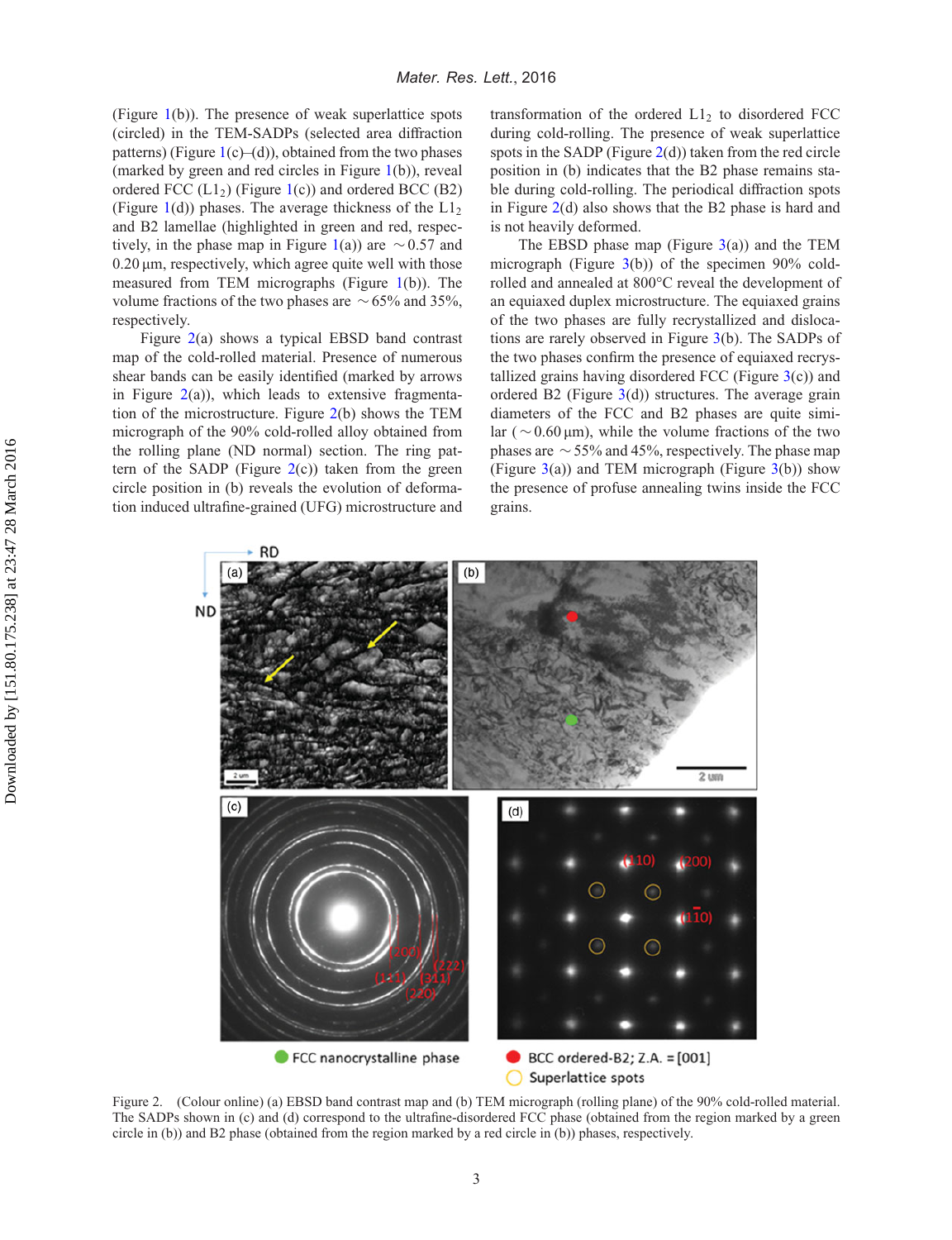

Figure 3. (Colour online) (a) EBSD phase map and (b) TEM micrograph (rolling plane) of the specimen 90% cold-rolled and annealed at 800°C. The SADPs shown in (c) and (d) correspond to ultrafine-disordered FCC (obtained from the region marked by a green circle in (b), corresponding to the green grains in (a)) and B2 (obtained from the region marked by a red circle in (b), corresponding to the red grains in (a)) phases, respectively.

<span id="page-4-0"></span>

<span id="page-4-1"></span>Figure 4. (Colour online) Engineering stress–strain curves of the AlCoCrFeNi<sub>2.1</sub> EHEA in the as-cast, cold-rolled and annealed conditions. The dimensions of the tensile specimen is shown inset (all dimensions in mm).

The tensile stress–strain curves of the specimens in the as-cast, cold-rolled and annealed conditions are shown in Figure [4.](#page-4-1) The as-cast alloy shows yield strength (YS)  $\sim$  620 MPa and ultimate tensile strength (UTS)  $\sim$  1050 MPa and elongation to failure ( $e_f$ ) of 17%. Cold-rolling results in a drastic increase in YS to and UTS to ∼1625 MPa and 1800 MPa, respectively, at the expense of elongation ( $e_f \sim 6\%$ ). The annealed material shows discontinuous yielding but a remarkable strength– ductility combination, having YS and UTS of 1100 and 1200 MPa, respectively and *e*<sup>f</sup> ∼12%.

The starting cast EHEA is having  $L1_2$  as the major phase. Although the ordered phases generally have poor ductility, the  $L1_2$  phase in the present EHEA could be heavily cold-rolled up to 90% reduction, leading to deformation induced ultrafine to nanostructure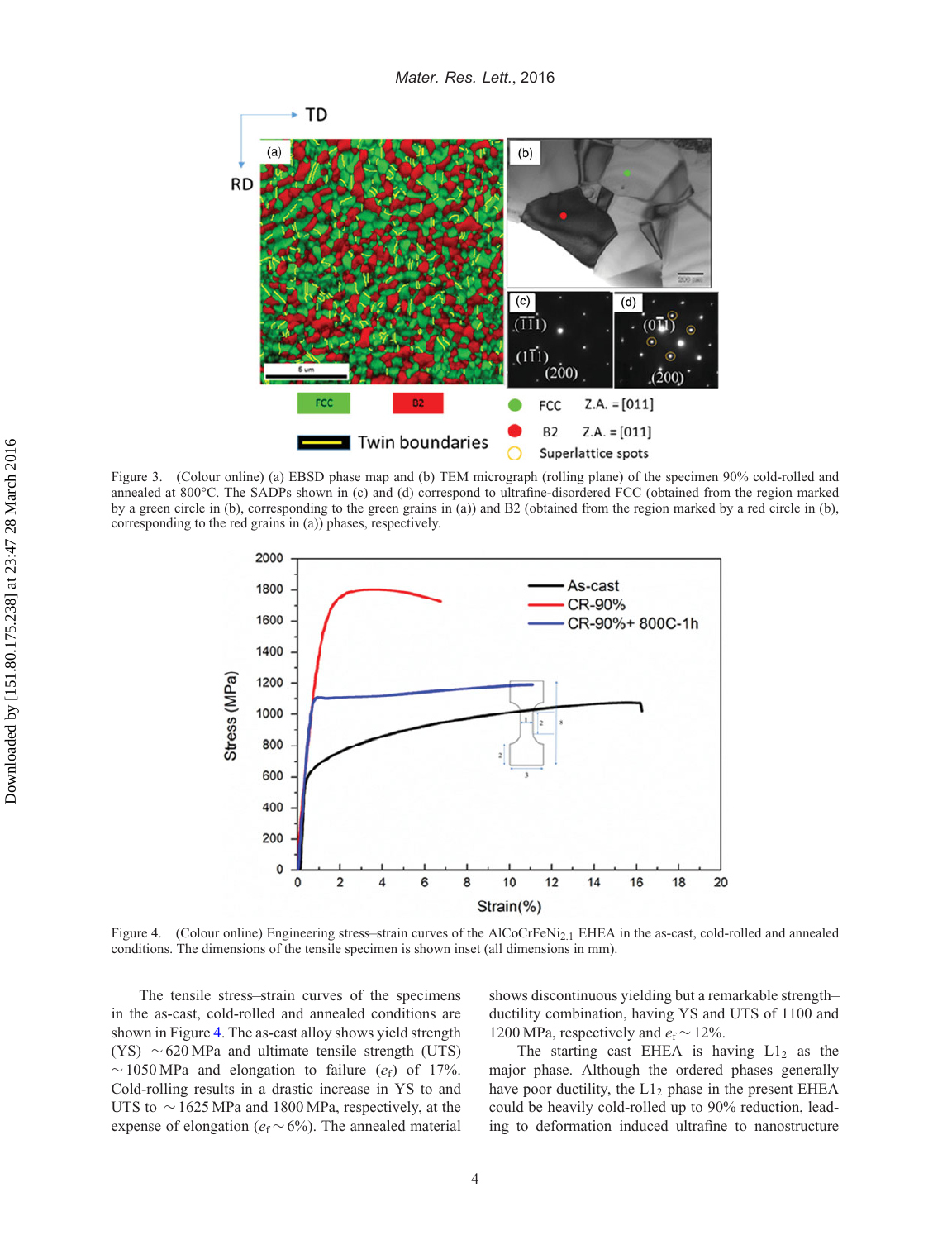formation. It has been well known that B-doped  $Ni<sub>3</sub>Al$ with ordered  $L1<sub>2</sub>$  phase can be extensively cold-rolled at room temperature, accompanied by profuse shear band formation [\[19\]](#page-6-4) and progressive disordering.[\[19](#page-6-4)[,20\]](#page-6-5) The successful heavy cold-rolling, high density of shear bands and disordering of the  $L1_2$  phase (Figure [2\(](#page-3-0)c)) of the present EHEA show evident similarities with the deformation behavior of B-doped Ni<sub>3</sub>Al.

The development of UFG microstructures after annealing has been observed in single [\[21\]](#page-6-6) and multiphase HEAs.[\[22](#page-6-7)[,23](#page-6-8)] This has been attributed to their sluggish diffusion behavior that suppresses grain growth.[\[21\]](#page-6-6) In addition to the sluggish diffusion effect, the finely fragmented microstructure of the present EHEA after cold-rolling should provide high density of potential nucleation sites for recrystallization in the subsequent annealing stage. Furthermore, the growth of one phase is inhibited by the presence of the other phase, typically observed in duplex alloys.[\[24\]](#page-6-9) The change in the phase fraction observed after annealing is also found in other duplex alloys as the equilibrium phase fraction is determined by the annealing temperature.[\[25](#page-6-10)] The evolution of recrystallized UFG duplex microstructure in the EHEA thus appears to be quite consistent with these findings.

The high strength and ductility of the as-cast EHEA can be attributed to the fine lamellar microstructure. The large increase in strength after heavy cold-rolling at the expense of elongation is consistent with typical work-hardened metallic materials. It is noteworthy, however, that the cold-rolled specimen is not brittle but keeps a total elongation of ∼6%. Annealing of the coldrolled specimen naturally decreases its strength, but the UFG duplex specimen shows a remarkable balance of strength and ductility. It should be noted that the yield and tensile strengths of the annealed specimen are higher than those of the as-cast specimen, even though the microstructural dimensions of the UFG duplex material are slightly coarser than those of the as-cast material. This is in contrast to FeNiMnAlCr alloy having lamellar microstructure, where strength after annealing is lower than the as-cast alloy due to structural coarsening.[\[23\]](#page-6-8) The increase in strength after annealing as compared to the as-cast material is likely due to the increased fraction of the harder B2 phase [\[23](#page-6-8)] and equiaxed morphology of the UFG structure. The YS of this alloy in the annealed condition ( $\sim$ 1100 MPa) is evidently much higher than other cold-rolled and annealed lamellar alloys such as FeNiMnAlCr (∼600 MPa) [\[23\]](#page-6-8) and Al0.5CrCuFeNi2 (∼950 MPa).[\[18\]](#page-6-3) The other interesting feature of the annealed UFG EHEA, that is, discontinuous yielding has been reported in various kinds of UFG materials, $[26-29]$  $[26-29]$  although the mechanism is yet to be clarified fully.

The present results show that the UFG duplex microstructure can be successfully processed by heavy

cold-rolling and annealing to tailor the mechanical properties of an AlCoCrFeNi<sub>2.1</sub> HEA showing a eutectic lamellar structure in the as-cast condition. It is envisaged that the present outcome should motivate the future studies on mechanical property improvement in other HEAs with ordered phases.

**Disclosure Statement** No potential conflict of interest was reported by the authors.

**Funding** This work has been supported by the DST, India [grant number SB/S3/ME-47/2013]; The Grant-in-Aid for Scientific Research (S) through Ministry of Education, Culture, Sports, Science and Technology (MEXT), Japan [grant number 15H05767]; and the startup grant from Areas of Advance Materials Science at Chalmers University of Technology and the Junior Researcher Grant from the Swedish Research Council [grant number 2015-04087]. The research leading to these results has received funding from the People Programme (Marie Curie Actions) of the European Union's Seventh Framework Programme (FP7/2007-2013) [REA grant agreement number 608743].

## **References**

- <span id="page-5-0"></span>[1] Yeh JW, Chen SK, Lin SJ, et al. Nanostructured highentropy alloys with multiple principal elements: novel alloy design concepts and outcomes. Adv Eng Mater. 2004;6:299–303.
- <span id="page-5-1"></span>[2] Yeh JW. Alloy design strategies and future trends in highentropy alloys. JOM. 2013;65:1759–1771.
- <span id="page-5-2"></span>[3] Otto F, Yang Y, Bei H, George EP. Relative effects of enthalpy and entropy on the phase stability of equiatomic high-entropy alloys. Acta Mater. 2013;61:2628–2638.
- <span id="page-5-3"></span>[4] Yao MJ, Pradeep KG, Tasan CC, Raabe D. A novel, single phase, non-equiatomic FeMnNiCoCr high-entropy alloy with exceptional phase stability and tensile ductility. Scr Mater. 2014;72–73:5–8.
- <span id="page-5-4"></span>[5] Lu ZP, Wang H, Chen MW, et al. An assessment on the future development of high-entropy alloys: summary from a recent workshop. Intermetallics. 2015;66:67–76.
- <span id="page-5-5"></span>[6] Ye YF, Wang Q, Lu J, et al. High-entropy alloy: challenges and prospects. Mater Today. 2015 (in press).
- <span id="page-5-6"></span>[7] Zhang Y, Zuo TT, Tang Z, et al. Microstructures and properties of high-entropy alloys. Prog Mater Sci. 2014;61:1–93.
- [8] Gludovatz B, Hohenwarter A, Catoor D, Chang EH, George EP, Ritchie RO. A fracture-resistant highentropy alloy for cryogenic applications. Science. 2014;6201:1153–1158.
- [9] Tsai MH, Yeh JW. High-entropy alloys: a critical review. Mater Res Lett. 2014;2:107–123.
- [10] Miracle DB, Miller JD, Senkov ON, Woodward C, Uchic M, Tiley J. Exploration and development of high entropy alloys for structural applications. Entropy. 2014;16:494– 525.
- [11] Zhang Y, Zuo TT, Cheng YQ, Liaw PK. High-entropy alloys with high saturation magnetization, electrical resistivity and malleability. Sci Rep. 2013;3:1–7.
- [12] Otto F, Dlouhy A, Somsen C, Bei H, Eggeler G, George EP. The influences of temperature and microstructure on the tensile properties of a CoCrFeMnNi high-entropy alloy. Acta Mater. 2013;61:5743–5755.